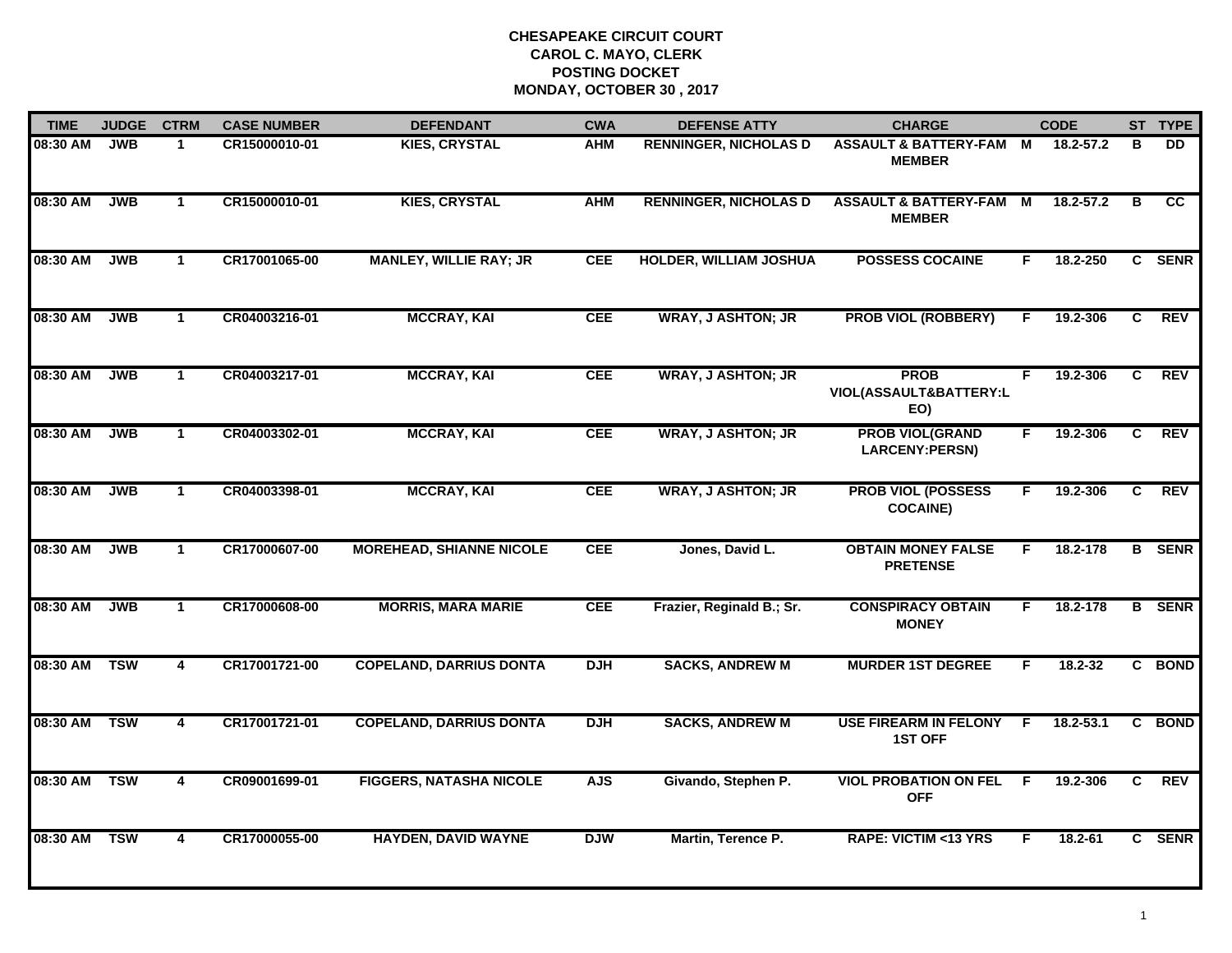| <b>TIME</b>   | <b>JUDGE</b> | <b>CTRM</b>             | <b>CASE NUMBER</b> | <b>DEFENDANT</b>                      | <b>CWA</b> | <b>DEFENSE ATTY</b>        | <b>CHARGE</b>                                     |    | <b>CODE</b> |    | ST TYPE       |
|---------------|--------------|-------------------------|--------------------|---------------------------------------|------------|----------------------------|---------------------------------------------------|----|-------------|----|---------------|
| 08:30 AM      | <b>TSW</b>   | 4                       | CR17000055-02      | <b>HAYDEN, DAVID WAYNE</b>            | <b>DJW</b> | Martin, Terence P.         | AGG SEX BATTERY: VICTIM F<br>$13 YR$              |    | 18.2-67.3   | C. | <b>SENR</b>   |
| 08:30 AM      | <b>TSW</b>   | 4                       | CR17000055-04      | <b>HAYDEN, DAVID WAYNE</b>            | <b>DJW</b> | Martin, Terence P.         | <b>INDECENT ACT W/CHILD BY F</b><br><b>PARENT</b> |    | 18.2-370.1  | C  | <b>SENR</b>   |
| 08:30 AM      | <b>MATA</b>  | $\overline{5}$          | CR17001131-00      | <b>BYERS, ROBERT ANTHONY</b>          | <b>AJS</b> | Winn, A. Robinson          | PETIT LARCENY 3RD OFF                             | E  | 18.2-96     |    | C SENR        |
| 08:30 AM MATA |              | 5                       | CR17001131-01      | <b>BYERS, ROBERT ANTHONY</b>          | <b>AJS</b> | Winn, A. Robinson          | <b>POSSESS HEROIN</b>                             | F. | 18.2-250    |    | C SENR        |
| 08:30 AM MATA |              | 5                       | CR17000295-00      | <b>IRBY, WILLIAM CHRISTOPHER; JR</b>  | <b>AJS</b> | <b>HOOKER, JOHN D; JR</b>  | <b>POSSES ADDERALL</b>                            | F. | 18.2-250    |    | <b>B</b> SENR |
| 08:30 AM MATA |              | 5                       | CR17000295-01      | <b>IRBY, WILLIAM CHRISTOPHER; JR</b>  | <b>AJS</b> | <b>HOOKER, JOHN D; JR</b>  | POSSES CRACK/COCAINE F                            |    | 18.2-250    |    | <b>B</b> SENR |
| 08:30 AM MATA |              | 5                       | CR17001028-01      | JONES LIPKINS, TEQUISHA JUANIT        | <b>AJS</b> | Winn, A. Robinson          | <b>OBTAIN DRUG BY FRAUD</b>                       | F. | 18.2-258.1  | C  | <b>SENR</b>   |
| 08:30 AM MATA |              | $\overline{5}$          | CR17001028-02      | <b>JONES LIPKINS, TEQUISHA JUANIT</b> | <b>AJS</b> | Winn, A. Robinson          | <b>ID THEFT</b>                                   | F. | 18.2-186.3  |    | C SENR        |
| 08:30 AM MATA |              | 5                       | CR17001028-03      | <b>JONES LIPKINS, TEQUISHA JUANIT</b> | <b>AJS</b> | <b>WENTWORTH, RACHEL E</b> | <b>POSSESS MARIJUANA 1ST</b><br><b>OFF</b>        | M  | 18.2-250.1  | C. | <b>SENR</b>   |
| 08:30 AM MATA |              | 5                       | CR12000181-04      | <b>SCOTT, JOSHUA PAUL</b>             | <b>ALG</b> | <b>SHORT, JAMES</b>        | <b>PROB VIOL (GRAND</b><br><b>LARCENY)</b>        | F. | 19.2-306    |    | <b>REV</b>    |
| 08:30 AM MATA |              | 5                       | CR12000181-05      | <b>SCOTT, JOSHUA PAUL</b>             | <b>ALG</b> | <b>SHORT, JAMES</b>        | <b>PROB VIOL (CONSP TO</b><br><b>CMMT LARC)</b>   | F. | 19.2-306    |    | <b>REV</b>    |
| 08:30 AM MATA |              | $\overline{\mathbf{5}}$ | CR11001465-02      | <b>WOMACK, CHARLES DAVIS; JR</b>      | <b>ALG</b> | <b>SHORT, JAMES</b>        | <b>PROB VIOL (PETIT</b><br>LARCENY: 3RD)          | F. | 19.2-306    | C. | <b>REV</b>    |
| 08:30 AM      | <b>RDS</b>   | 6                       | CR17001262-00      | <b>DUDDING, JESSE DANIEL</b>          | <b>SNS</b> | <b>WENTWORTH, RACHEL E</b> | <b>CONSENTUAL SEX W/ CHILD M</b>                  |    | 18.2-371    |    | C SENR        |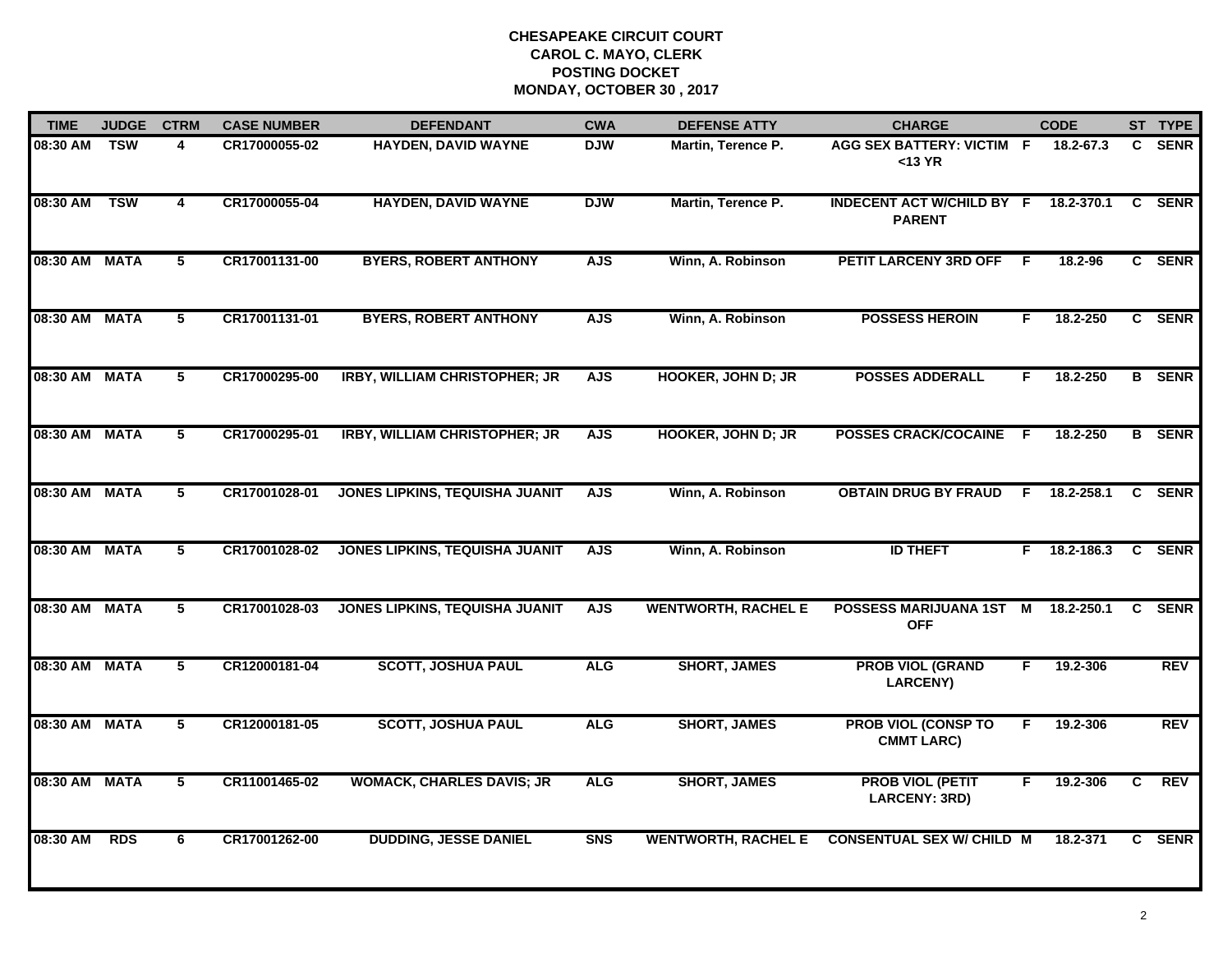| <b>TIME</b> | <b>JUDGE</b> | <b>CTRM</b> | <b>CASE NUMBER</b> | <b>DEFENDANT</b>                   | <b>CWA</b> | <b>DEFENSE ATTY</b>        | <b>CHARGE</b>                                  | <b>CODE</b>         |   | ST TYPE     |
|-------------|--------------|-------------|--------------------|------------------------------------|------------|----------------------------|------------------------------------------------|---------------------|---|-------------|
| 08:30 AM    | <b>RDS</b>   | 6           | CR17001262-01      | <b>DUDDING, JESSE DANIEL</b>       | <b>SNS</b> | <b>WENTWORTH, RACHEL E</b> | <b>CONSENTUAL SEX W/ CHILD M</b>               | 18.2-371            |   | C SENR      |
| 08:30 AM    | <b>RDS</b>   | 6           | CR17001262-02      | <b>DUDDING, JESSE DANIEL</b>       | <b>SNS</b> |                            | WENTWORTH, RACHEL E CONSENTUAL SEX W/ CHILD M  | 18.2-371            |   | C SENR      |
| 08:30 AM    | <b>RDS</b>   | 6           | CR17001262-03      | <b>DUDDING, JESSE DANIEL</b>       | <b>SNS</b> | <b>WENTWORTH, RACHEL E</b> | <b>INDECENT LIBERTIES</b>                      | 18.2-370.1<br>F.    |   | C SENR      |
| 08:30 AM    | <b>RDS</b>   | 6           | CR17001262-04      | <b>DUDDING, JESSE DANIEL</b>       | <b>SNS</b> | <b>WENTWORTH, RACHEL E</b> | <b>INDECENT LIBERTIES</b>                      | F 18.2-370.1        |   | C SENR      |
| 08:30 AM    | <b>RDS</b>   | 6           | CR17001262-05      | <b>DUDDING, JESSE DANIEL</b>       | <b>SNS</b> | <b>WENTWORTH, RACHEL E</b> | <b>INDECENT LIBERTIES</b>                      | $F$ 18.2-370.1      |   | C SENR      |
| 08:30 AM    | <b>RDS</b>   | 6           | CR17001079-00      | <b>HOGGE, WILLIAM PRESTON; III</b> | <b>MLK</b> | <b>WENTWORTH, RACHEL E</b> | <b>POSSESS COCAINE</b>                         | 18.2-250<br>F.      |   | C SENR      |
| 08:30 AM    | <b>RDS</b>   | 6           | CR13001843-00      | <b>RABSATT, RUDELL ODANE</b>       | <b>SNS</b> | Gilchrist, Kurt A.         | <b>AGG SEX BATT BY STEP</b><br><b>PARENT</b>   | 18.2-67.3<br>F      | C | <b>MOPT</b> |
| 08:30 AM    | <b>RDS</b>   | 6           | CR13001843-00      | <b>RABSATT, RUDELL ODANE</b>       | <b>SNS</b> | Gilchrist, Kurt A.         | <b>AGG SEX BATT BY STEP</b><br><b>PARENT</b>   | 18.2-67.3<br>F      | C | cc          |
| 08:30 AM    | <b>RDS</b>   | 6           | CR13001843-01      | <b>RABSATT, RUDELL ODANE</b>       | <b>SNS</b> | Gilchrist, Kurt A.         | <b>AGG SEX BATT BY STEP</b><br><b>PARENT</b>   | $18.2 - 67.3$<br>F. |   | C MOPT      |
| 08:30 AM    | <b>RDS</b>   | 6           | CR13001843-02      | <b>RABSATT, RUDELL ODANE</b>       | <b>SNS</b> | Gilchrist, Kurt A.         | <b>AGG SEX BATT BY STEP</b><br><b>PARENT</b>   | 18.2-67.3<br>F.     |   | C MOPT      |
| 08:30 AM    | <b>RDS</b>   | 6           | CR13001843-03      | <b>RABSATT, RUDELL ODANE</b>       | <b>SNS</b> | Gilchrist, Kurt A.         | <b>CARNAL KNOWLEDGE OF A F</b><br><b>MINOR</b> | $18.2 - 63$         |   | C MOPT      |
| 08:30 AM    | <b>RDS</b>   | 6           | CR13001843-04      | <b>RABSATT, RUDELL ODANE</b>       | <b>SNS</b> | Gilchrist, Kurt A.         | <b>CARNAL KNOWLEDGE OF A F</b><br><b>MINOR</b> | 18.2-63             |   | C MOPT      |
| 08:30 AM    | <b>RDS</b>   | 6           | CR13001843-07      | <b>RABSATT, RUDELL ODANE</b>       | <b>SNS</b> | Gilchrist, Kurt A.         | <b>INDECENT LIBERTIES</b><br><b>W/CHILD</b>    | $F = 18.2 - 370.1$  |   | C MOPT      |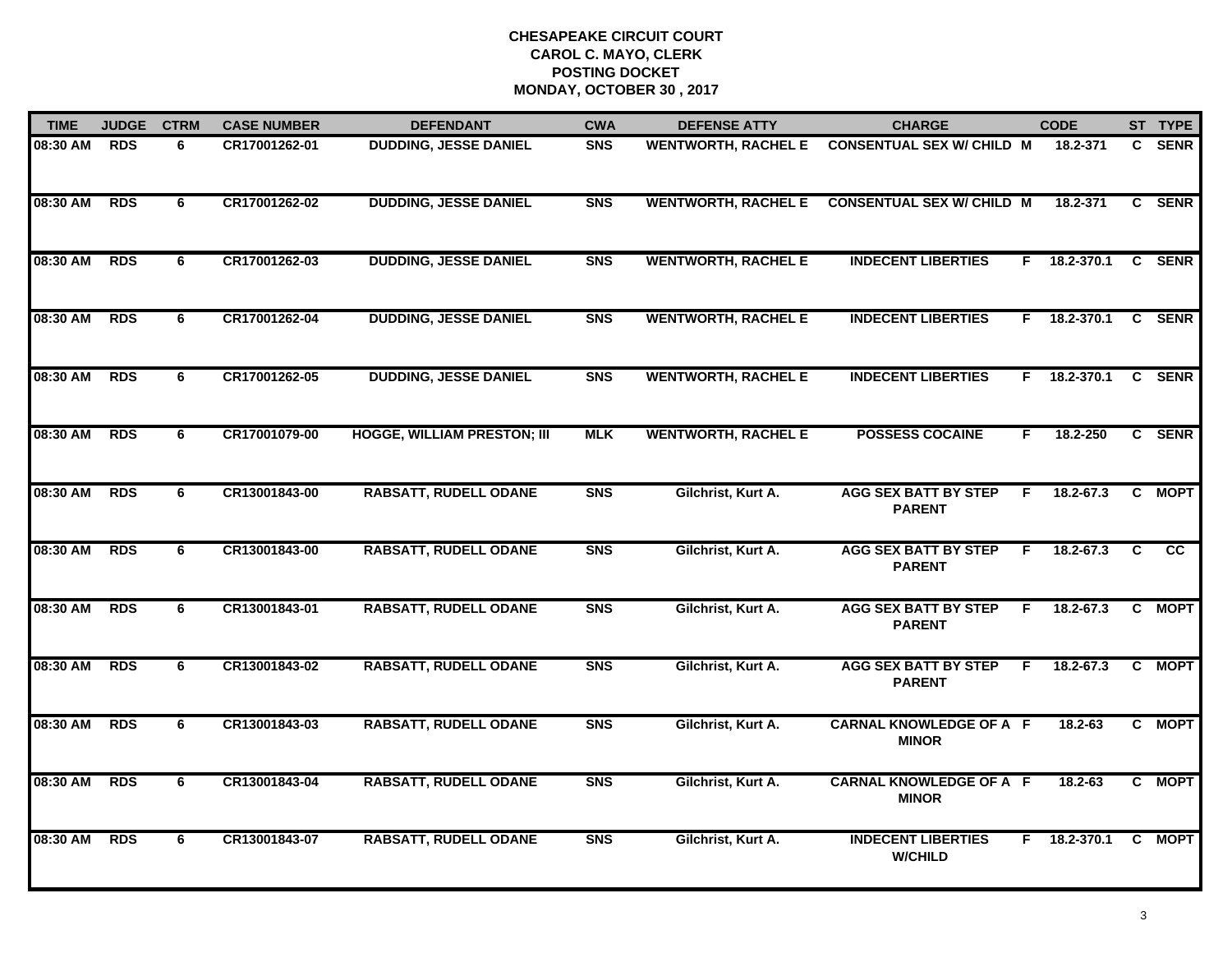| <b>TIME</b>   | <b>JUDGE</b> | <b>CTRM</b>    | <b>CASE NUMBER</b> | <b>DEFENDANT</b>               | <b>CWA</b> | <b>DEFENSE ATTY</b>     | <b>CHARGE</b>                                         |     | <b>CODE</b> |                | ST TYPE     |
|---------------|--------------|----------------|--------------------|--------------------------------|------------|-------------------------|-------------------------------------------------------|-----|-------------|----------------|-------------|
| 09:30 AM      | <b>RDS</b>   | $\mathbf{2}$   | CR03000009-01      | <b>DANCY, RAYMOND</b>          |            |                         | <b>PROB VIOL (GRAND</b><br><b>LARCENY)</b>            | F.  | 19.2-306    |                | C ADAT      |
| 09:30 AM      | <b>RDS</b>   | $\overline{2}$ | CR07001597-01      | <b>WASHINGTON, BRYAN LAMAR</b> |            |                         | <b>VIOL PROBATION ON FEL</b><br><b>OFF</b>            | F.  | 19.2-306    |                | C ADAT      |
| 09:30 AM      | <b>RDS</b>   | $\mathbf{2}$   | CR11002159-03      | <b>WASHINGTON, BRYAN LAMAR</b> |            |                         | <b>VIOL PROBATION ON FEL</b><br><b>OFF</b>            | - F | 19.2-306    |                | C ADAT      |
| 09:30 AM      | <b>RDS</b>   | $\overline{2}$ | CR11002159-04      | <b>WASHINGTON, BRYAN LAMAR</b> |            |                         | <b>VIOL PROBATION ON FEL</b><br><b>OFF</b>            | - F | 19.2-306    |                | C ADAT      |
| 09:30 AM      | <b>RDS</b>   | $\overline{2}$ | CR16000725-03      | <b>WASHINGTON, BRYAN LAMAR</b> |            |                         | <b>FTA-SENTENCING</b>                                 | М   | 18.2-456    |                | C ADAT      |
| 10:00 AM      | <b>JWB</b>   | $\mathbf{1}$   | CR17001025-00      | <b>CUFFEE, DAQUANE AARON</b>   | <b>DAW</b> | <b>DAVIS, RICHARD</b>   | <b>MURDER</b>                                         | F.  | 18.2-32     | $\mathbf{c}$   | <b>JURY</b> |
| 10:00 AM      | <b>JWB</b>   | $\mathbf{1}$   | CR17001025-01      | <b>CUFFEE, DAQUANE AARON</b>   | <b>DAW</b> | <b>DAVIS, RICHARD</b>   | FIREARM:USE IN COMM OF F<br><b>FELONY</b>             |     | 18.2-53.1   | $\overline{c}$ | <b>JURY</b> |
| 10:00 AM MAAT |              | 5              | CR14000923-02      | <b>JORDAN, QORTEZ LEVINE</b>   | <b>AMF</b> | <b>GIVANDO, STEPHEN</b> | <b>PROB VIOL (ROBBERY)</b>                            | F   | 19.2-306    |                | C BOND      |
| 10:00 AM MATA |              | 5              | CR17000171-00      | <b>BOYD, EARL ELLWOOD; JR</b>  | <b>KAM</b> | Wegman, Robert L.       | <b>FALSE INFO TO REGISTRY F</b>                       |     | 18.2-472.1  | C              | <b>MENT</b> |
| 10:00 AM MATA |              | 5              | CR17000171-01      | <b>BOYD, EARL ELLWOOD; JR</b>  | <b>KAM</b> | Wegman, Robert L.       | <b>VIOL OFF FAIL TO REGIST, 2 F</b><br><b>OFF</b>     |     | 18.2-472.1  |                | C MENT      |
| 10:00 AM MATA |              | $\overline{5}$ | CR17000171-02      | <b>BOYD, EARL ELLWOOD; JR</b>  | <b>KAM</b> | Wegman, Robert L.       | VIOL OFF FAIL TO REGIST, 2 F<br><b>OFF</b>            |     | 18.2-472.1  | C              | <b>MENT</b> |
| 10:00 AM MATA |              | $\overline{5}$ | CR17000171-03      | <b>BOYD, EARL ELLWOOD; JR</b>  | <b>KAM</b> | Wegman, Robert L.       | <b>VIOL OFF FAIL TO REGIST, 2 F</b><br><b>OFF</b>     |     | 18.2-472.1  | C              | <b>MENT</b> |
| 10:00 AM MATA |              | 5              | CR17000171-04      | <b>BOYD, EARL ELLWOOD; JR</b>  | <b>KAM</b> | Wegman, Robert L.       | VIOL OFF FAIL TO REGIST, 2 F 18.2-472.1<br><b>OFF</b> |     |             | C              | <b>MENT</b> |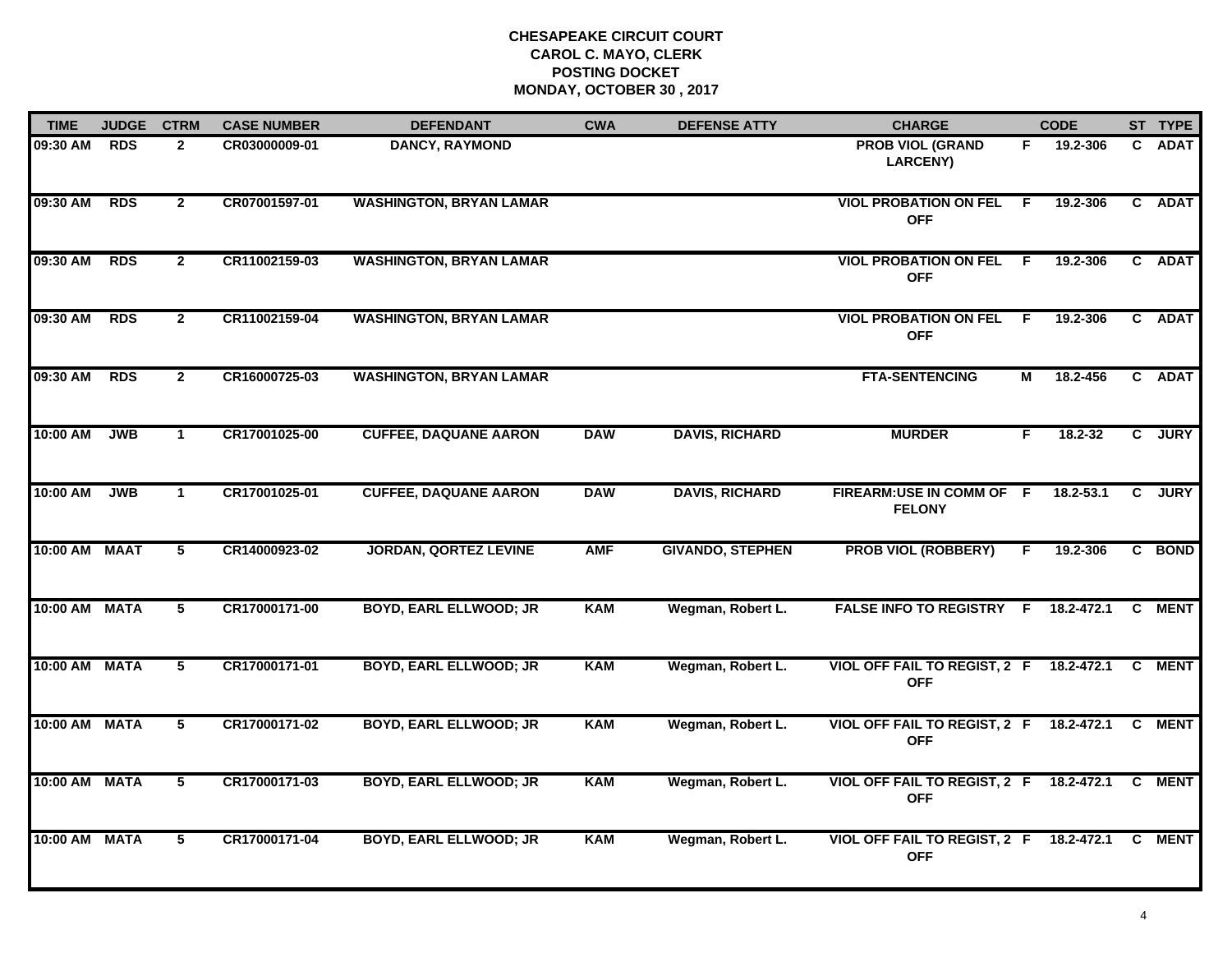| <b>TIME</b>   | <b>JUDGE</b> | <b>CTRM</b>             | <b>CASE NUMBER</b> | <b>DEFENDANT</b>                    | <b>CWA</b> | <b>DEFENSE ATTY</b>      | <b>CHARGE</b>                                   |              | <b>CODE</b>    |                         | ST TYPE         |
|---------------|--------------|-------------------------|--------------------|-------------------------------------|------------|--------------------------|-------------------------------------------------|--------------|----------------|-------------------------|-----------------|
| 10:00 AM      | <b>MATA</b>  | 5                       | CR17000171-05      | <b>BOYD, EARL ELLWOOD; JR</b>       | <b>KAM</b> | Wegman, Robert L.        | VIOL OFF FAIL TO REGIST, 2 F<br><b>OFF</b>      |              | 18.2-472.1     | C                       | <b>MENT</b>     |
| 10:00 AM      | <b>MATA</b>  | 5                       | CR17000171-06      | <b>BOYD, EARL ELLWOOD; JR</b>       | <b>KAM</b> | Wegman, Robert L.        | VIOL OFF FAIL TO REGIST, 2 F<br><b>OFF</b>      |              | 18.2-472.1     | C                       | <b>MENT</b>     |
| 10:00 AM      | <b>MATA</b>  | 5                       | CR09003996-01      | <b>COPELAND, STEPHEN PAUL</b>       | <b>AEP</b> | <b>HADEED, SHANNON</b>   | <b>PROB VIOL(DUI: 4TH(+)</b><br><b>OFFENSE)</b> | F            | 19.2-306       |                         | C BOND          |
| 10:00 AM      | <b>MATA</b>  | 5                       | CR17001543-00      | <b>HOPKINS, TIM LAMONT</b>          | <b>AEP</b> | Mason, G. Jeffrey        | <b>DWI W/ PRIOR</b>                             | F.           | $J.18.2 - 266$ |                         | C TRYL          |
| 10:00 AM      | <b>MATA</b>  | 5                       | CR17001543-01      | <b>HOPKINS, TIM LAMONT</b>          | <b>AEP</b> | Mason, G. Jeffrey        | <b>REFUSAL 2ND + OFF</b>                        | М            | 18.2-268.3     | $\mathbf{c}$            | <b>TRYL</b>     |
| 10:00 AM MATA |              | 5                       | CR17001543-02      | <b>HOPKINS, TIM LAMONT</b>          | <b>AEP</b> | Mason, G. Jeffrey        | DRIVE ON SUSP-2ND +                             |              | F 46.2-391D3 C |                         | <b>TRYL</b>     |
| 10:00 AM MATA |              | $\overline{\mathbf{5}}$ | CR16001816-00      | <b>IRALDO, TOSHA</b>                |            | <b>OLIVER, FLOYD</b>     | <b>EMBEZZLEMENT &lt;\$200</b>                   | М            | 18.2-111       | В                       | $\overline{cc}$ |
| 10:00 AM MATA |              | 5                       | CR17001317-00      | <b>PARLETT, KENNETH RAY; JR</b>     | <b>PLS</b> | Sacks, Andrew M.         | <b>POSSESS COCAINE</b>                          | F.           | 18.2-250       | В                       | <b>ROL</b>      |
| 10:00 AM      | <b>MATA</b>  | 5                       | CR17001692-00      | <b>ROBERTS, DARREN LAMONT; JR</b>   | <b>AEP</b> | <b>FORSTIE, AARON</b>    | <b>PETIT LARCENY 3RD +</b><br><b>OFFENSE</b>    | F            | 18.2-96        |                         | <b>B</b> TRYL   |
| 10:00 AM      | <b>MATA</b>  | 5                       | CR17002099-00      | <b>ROSCOE, EMMITT GEORGE</b>        | <b>DJW</b> | <b>COGGSHALL, JOHN</b>   | <b>BOND APPEAL</b>                              | $\mathbf{o}$ | 19.2-124       |                         | C BOND          |
| 10:00 AM      | <b>MATA</b>  | $\overline{5}$          | CR17001690-00      | <b>SAUNDERS, KASHON DEONTE</b>      | <b>AEP</b> | <b>FORSTIE, AARON</b>    | <b>PETIT LARCENY</b>                            | E            | 18.2-96        |                         | C TRYL          |
| 10:00 AM      | <b>MATA</b>  | 5                       | CR10003355-00      | TRIPLETT, HEYWARD JACKSON; JR       |            | Kowalsky, Robert E.; Jr. | <b>PROBATION VIOLATION</b>                      | F            | 19.2-306       | $\overline{\mathbf{c}}$ | $\overline{cc}$ |
| 10:00 AM      | <b>MATA</b>  | 5                       | CR17001432-00      | <b>UTTERBACK, EDWARD EUGENE; JR</b> | <b>PLS</b> |                          | <b>HIT &amp; RUN</b>                            | F.           | D.46.2-894     | B                       | <b>TRYL</b>     |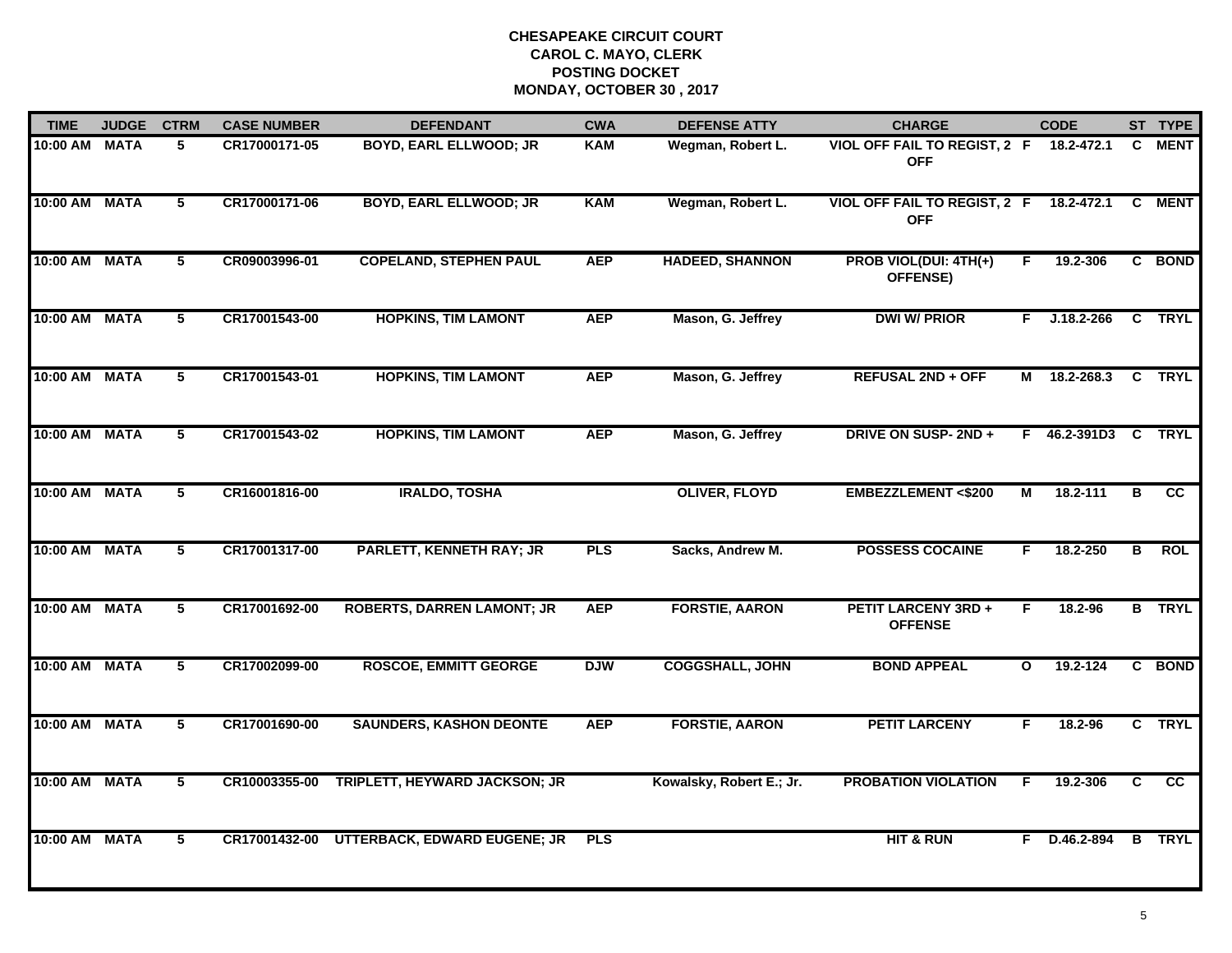| <b>TIME</b> | <b>JUDGE</b> | <b>CTRM</b> | <b>CASE NUMBER</b> | <b>DEFENDANT</b>                 | <b>CWA</b> | <b>DEFENSE ATTY</b>     | <b>CHARGE</b>                                       |                | <b>CODE</b> |   | ST TYPE       |
|-------------|--------------|-------------|--------------------|----------------------------------|------------|-------------------------|-----------------------------------------------------|----------------|-------------|---|---------------|
| 10:00 AM    | <b>MATA</b>  | 5           | CR06A03718-00      | <b>WILLIAMS, MONIQUE</b>         |            | <b>BUYRN, RICHARD</b>   | <b>PROBATION VIOLATION</b>                          | F.             | 19.2-306    | C | <b>CC</b>     |
| 10:00 AM    | <b>RDS</b>   | 6           | CR17000997-01      | <b>BOWSER, MONTAE</b>            | <b>MAP</b> | <b>FLANDERS, JOSHUA</b> | <b>FAILURE TO COMPLY:</b><br><b>FINGERPRINT</b>     | M              | 18.2-456    |   | C BOND        |
| 10:00 AM    | <b>RDS</b>   | 6           | CR17000601-00      | <b>BRELAND, MARK ANTHONY; II</b> | <b>AJS</b> | <b>POWERS, SHERRISE</b> | HIT & RUN; VICTIM INJURED F                         |                | 46.2-894    |   | C TRYL        |
| 10:00 AM    | <b>RDS</b>   | 6           | CR16000602-00      | <b>CALHOUN, LAURIE ANNE</b>      | <b>CEE</b> | Babineau, Jon M.; Sr.   | <b>GRAND LARCENY</b>                                | F              | $18.2 - 95$ |   | C TRYL        |
| 10:00 AM    | <b>RDS</b>   | 6           | CR16000602-01      | <b>CALHOUN, LAURIE ANNE</b>      | <b>CEE</b> | Babineau, Jon M.; Sr.   | <b>CONTEMPT - FTA TRIAL</b>                         | M              | 18.2-456    |   | C TRYL        |
| 10:00 AM    | <b>RDS</b>   | 6           | CR17000604-00      | <b>CARLSON, KIMBERLY JOY</b>     | <b>CEE</b> | Jones, David L.         | <b>GRAND LARCENY</b>                                | F.             | 18.2-95     |   | <b>F</b> BOND |
| 10:00 AM    | <b>RDS</b>   | 6           | CR17000604-01      | <b>CARLSON, KIMBERLY JOY</b>     | <b>CEE</b> | Jones, David L.         | <b>SHOW CAUSE: FTA-TRIAL</b>                        | $\overline{M}$ | 18.2-456    |   | C BOND        |
| 10:00 AM    | <b>RDS</b>   | 6           | CR17000604-02      | <b>CARLSON, KIMBERLY JOY</b>     | <b>CEE</b> | Jones, David L.         | <b>FAIL TO APPEAR;</b><br><b>CONTEMPT</b>           | М              | 18.2-456    |   | C BOND        |
| 10:00 AM    | <b>RDS</b>   | 6           | CR17001850-00      | <b>CARPENTER, STEPHANIE ANN</b>  | <b>AHM</b> | Jones, David L.         | <b>POSSESS HEROIN</b>                               | F              | 18.2-250    |   | C PLEA        |
| 10:00 AM    | <b>RDS</b>   | 6           | CR17001850-01      | <b>CARPENTER, STEPHANIE ANN</b>  | <b>AHM</b> | Jones, David L.         | POSSESS PARAPHERNALIA M                             |                | 54.1-3466   |   | C PLEA        |
| 10:00 AM    | <b>RDS</b>   | 6           | CR16002021-00      | <b>CRADDOCK, DAWN MARIE</b>      | <b>CEE</b> | <b>THOMAN, BRIAN D</b>  | <b>GRAND LARCENY:&gt;=\$200</b><br><b>NOT PERSN</b> | -F             | 18.2-95     |   | C TRYL        |
| 10:00 AM    | <b>RDS</b>   | 6           | CR16001429-00      | <b>GALLISHAW, KHALID TERRELL</b> | <b>CEE</b> | <b>JONES, DAVID</b>     | <b>OBTAIN MONEY/ETC:FALSE F</b><br><b>PRETENS</b>   |                | 18.2-178    |   | <b>B</b> TRYL |
| 10:00 AM    | <b>RDS</b>   | 6           | CR17000038-00      | <b>HILL, TIMBERLY BLAKE</b>      | <b>BEC</b> | <b>MIRMAN, STEVEN A</b> | A&B-FAM MEMBER, 3RD+F<br><b>OFF</b>                 |                | 18.2-57.2   | C | <b>TRYL</b>   |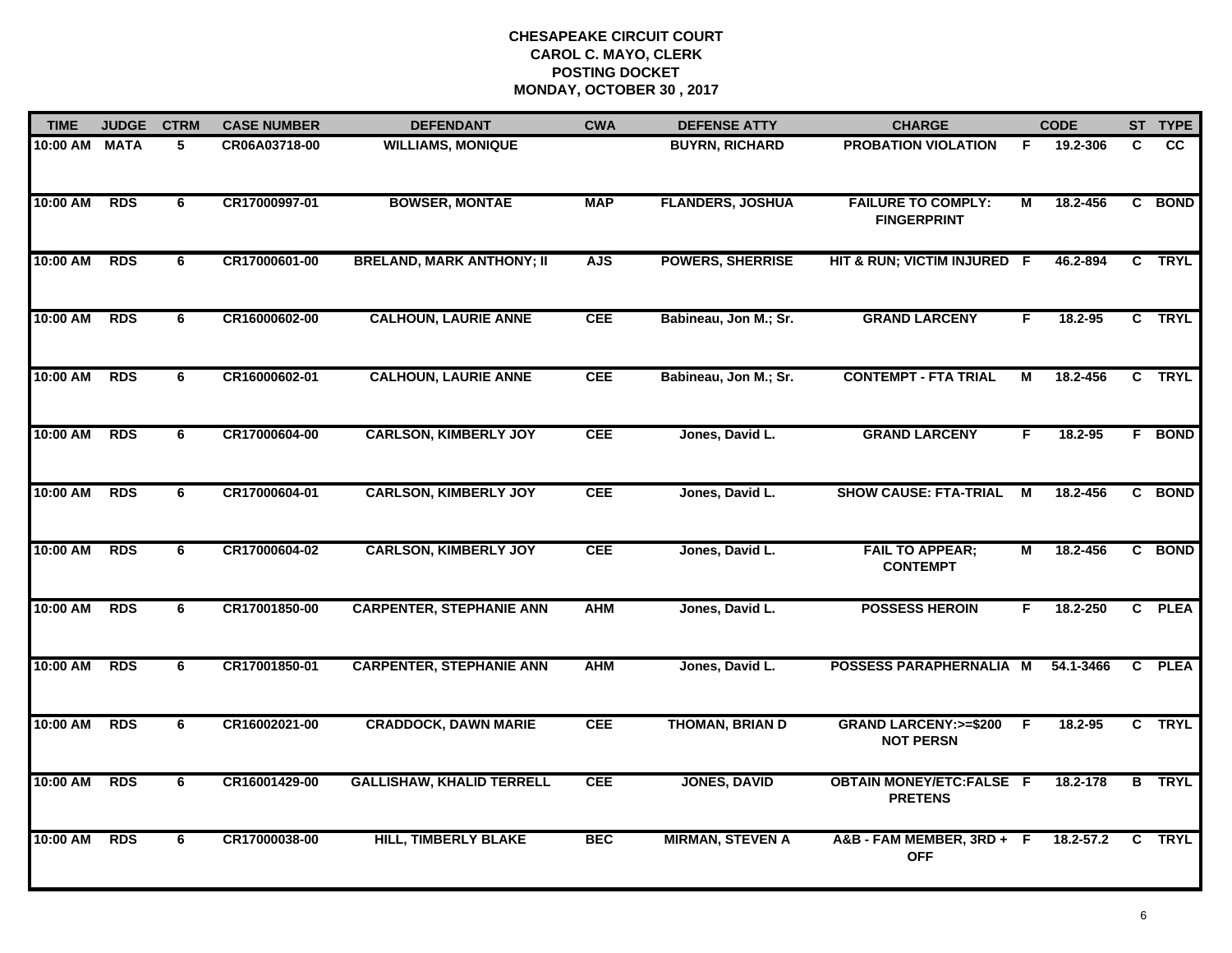| <b>TIME</b> | <b>JUDGE</b> | <b>CTRM</b> | <b>CASE NUMBER</b> | <b>DEFENDANT</b>            | <b>CWA</b> | <b>DEFENSE ATTY</b>     | <b>CHARGE</b>                           |   | <b>CODE</b> |    | ST TYPE     |
|-------------|--------------|-------------|--------------------|-----------------------------|------------|-------------------------|-----------------------------------------|---|-------------|----|-------------|
| 10:00 AM    | <b>RDS</b>   | 6.          | CR17000038-01      | <b>HILL, TIMBERLY BLAKE</b> | <b>BEC</b> | <b>MIRMAN, STEVEN A</b> | <b>CONTEMPT-FTA ADATS</b>               | м | 18.2-456    | в  | <b>CAP</b>  |
| 10:00 AM    | <b>RDS</b>   | 6.          | CR17001720-00      | <b>LOWE. JAMES ROBERT</b>   | <b>AJS</b> | Short. James E.         | UNAUTHORIZED DELIVERY<br><b>IN JAIL</b> | M | 18.2-474    | В. | <b>PLEA</b> |